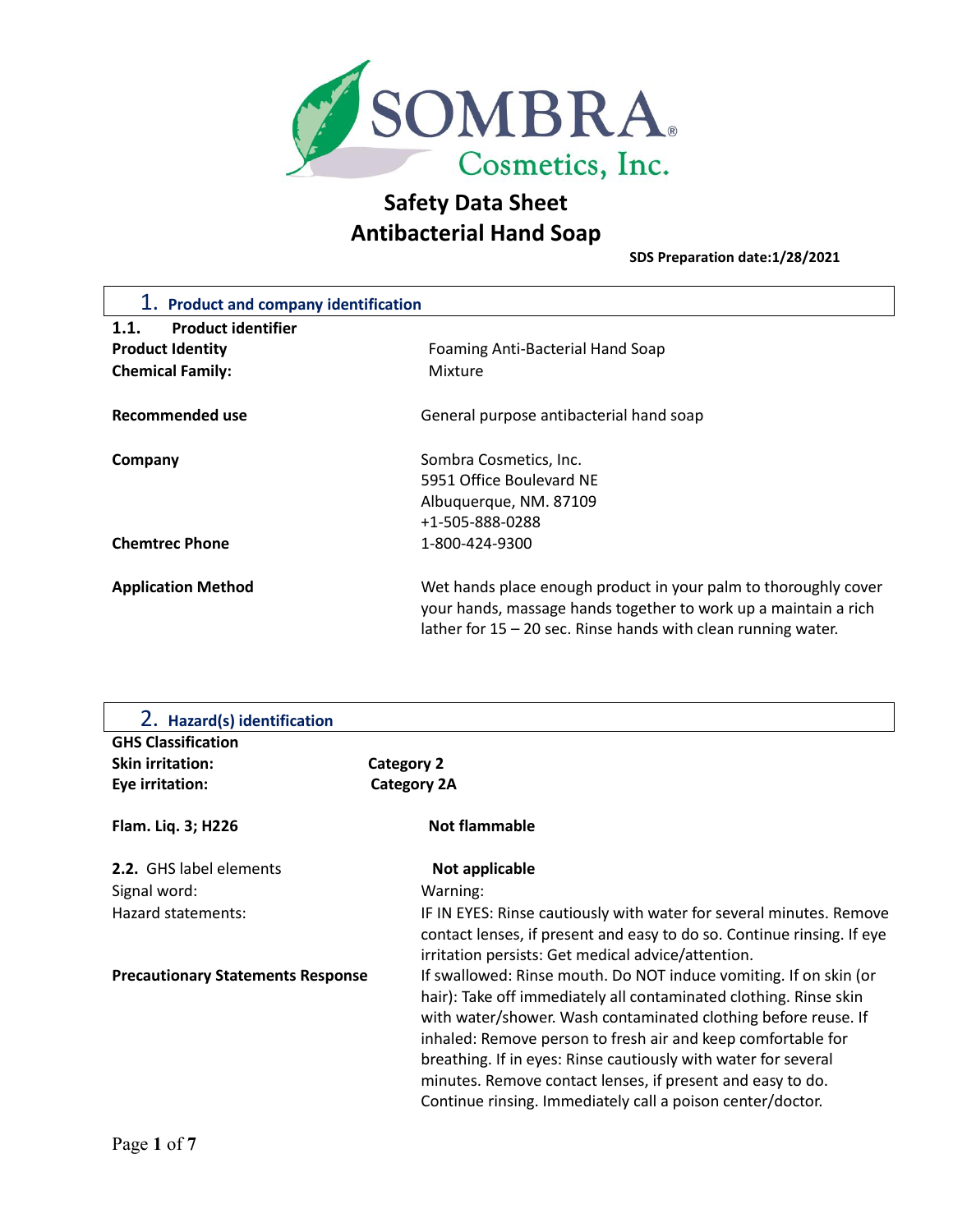

**SDS Preparation date:1/28/2021**

Precautionary Statements - storage Keep out of reach od children. Keep in a safe place Precautionary Statements - Disposal Dispose of contents/container in accordance with local/regional/national/international regulations.

| 3. Composition/information on ingredients                                                                                                                      |          |                           |              |
|----------------------------------------------------------------------------------------------------------------------------------------------------------------|----------|---------------------------|--------------|
| This product contains the following substances that present a hazard within the meaning of the relevant State<br>and Federal Hazardous Substances regulations. |          |                           |              |
| <b>Ingredient/Chemical Designations</b>                                                                                                                        | Weight % | <b>GHS Classification</b> | <b>Notes</b> |
| <b>Benzalkonium Chloride</b>                                                                                                                                   | < 5.0    | No Data Available*        |              |
| <b>Cocamidopropyl betaine</b>                                                                                                                                  | 5.0      | N/A                       |              |

## 4. **First aid measures**

## **4.1. Description of first aid measures**

| General           | In all cases of doubt, or when symptoms persist, seek medical attention. Never<br>give anything by mouth to an unconscious person                                                                                                                                                      |
|-------------------|----------------------------------------------------------------------------------------------------------------------------------------------------------------------------------------------------------------------------------------------------------------------------------------|
| <b>Inhalation</b> | If breathing is difficult move to fresh air. Get medical attention.                                                                                                                                                                                                                    |
| Eyes              | Check for and remove any contact lenses. In case of contact, immediately flush<br>eyes with plenty of water for at least 15 minutes. Cold water may be used. Get<br>medical attention immediately.                                                                                     |
| <b>Skin</b>       | Flush with plenty of water for at least 15mins.                                                                                                                                                                                                                                        |
| Ingestion         | Do NOT induce vomiting unless directed to do so by medical personnel. Never<br>give anything by mouth to an unconscious person. If large quantities of this<br>material are swallowed, call a physician immediately. Loosen tight clothing<br>such as a collar, tie, belt or waistband |

## 5. Fire-Fighting measures

**5.1. Extinguishing media** SMALL FIRE: Use DRY chemical powder. LARGE FIRE: Use water spray, fog or foam. Do not use water jet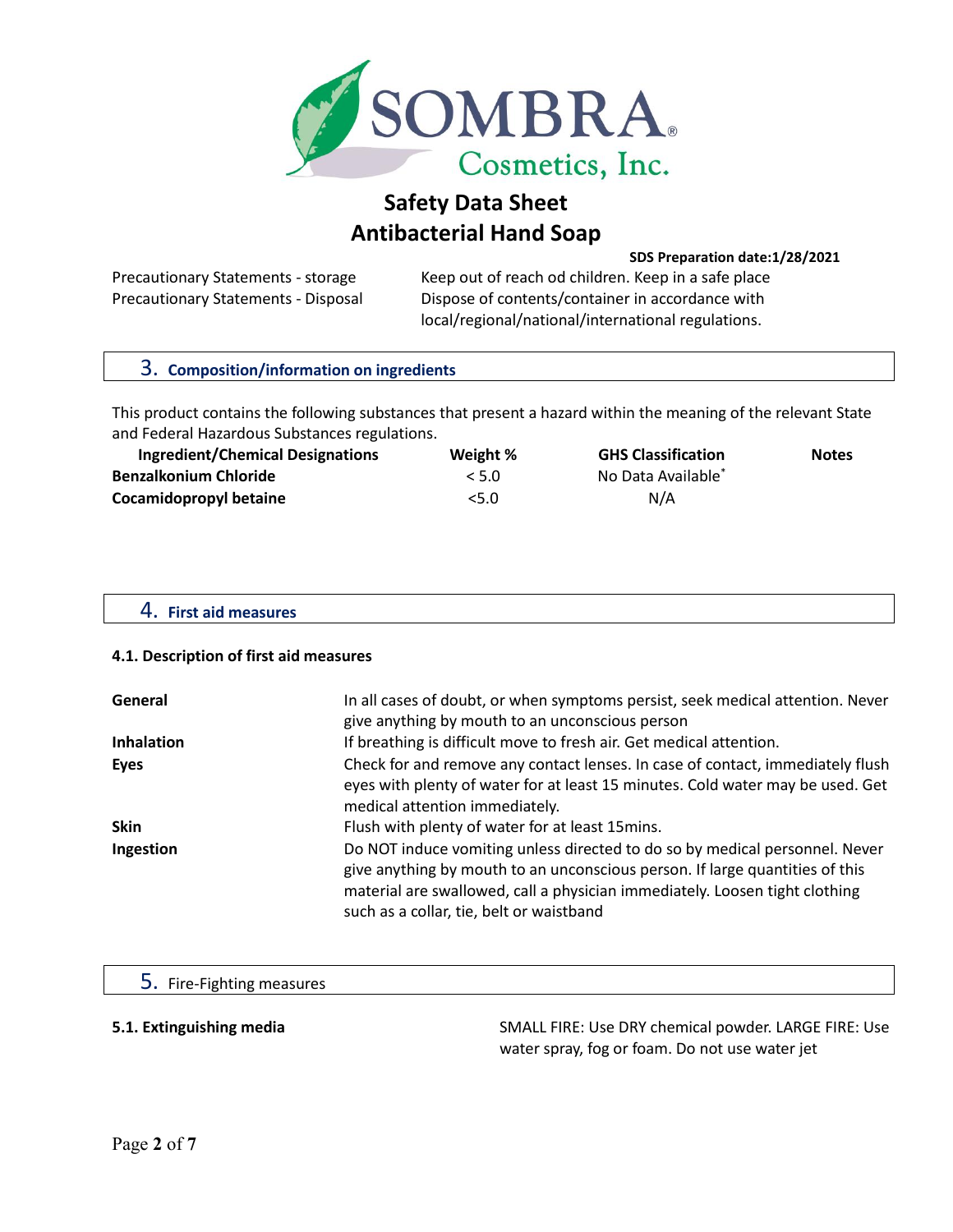

**SDS Preparation date:1/28/2021**

**5.2. Special hazards arising from the substance or** 

**mixture:** Ground / bond container and receiving equipment.

**5.3. Advice for fire-fighters Non.** 

6. **Accidental release measures**

| Personal precautions, protective equipment and<br>emergency procedures:                    | Keep unnecessary personnel away. Do not touch<br>damaged containers or spilled material unless wearing<br>appropriate protective clothing. Ensure adequate<br>ventilation. Avoid inhalation of vapors. Wear |
|--------------------------------------------------------------------------------------------|-------------------------------------------------------------------------------------------------------------------------------------------------------------------------------------------------------------|
| <b>Environmental precautions: Methods and material</b><br>for containment and cleaning up: | appropriate personal protective equipment.<br>Absorb spillage with suitable absorbent material. For<br>waste disposal, see section 13 of the SDS. Clean surface                                             |
|                                                                                            | thoroughly to remove residual contamination.                                                                                                                                                                |

# 7. **Handling and storage**

## **7.1. Precautions for safe handling**

Keep away from heat, sparks, and open flames. Store at normal room temperature away from reach of small children.

Keep container closed. Avoid freezing conditions.

See section 2 for further details. - [Prevention]:

# **7.2. Conditions for safe storage, including any incompatibilities**

Handle containers carefully to prevent damage and spillage. Incompatible materials: Incompatible with strong oxidizing agents

See section 2 for further details. - [Storage]:

**7.3. Specific end use(s)** No data available.

Page **3** of **7**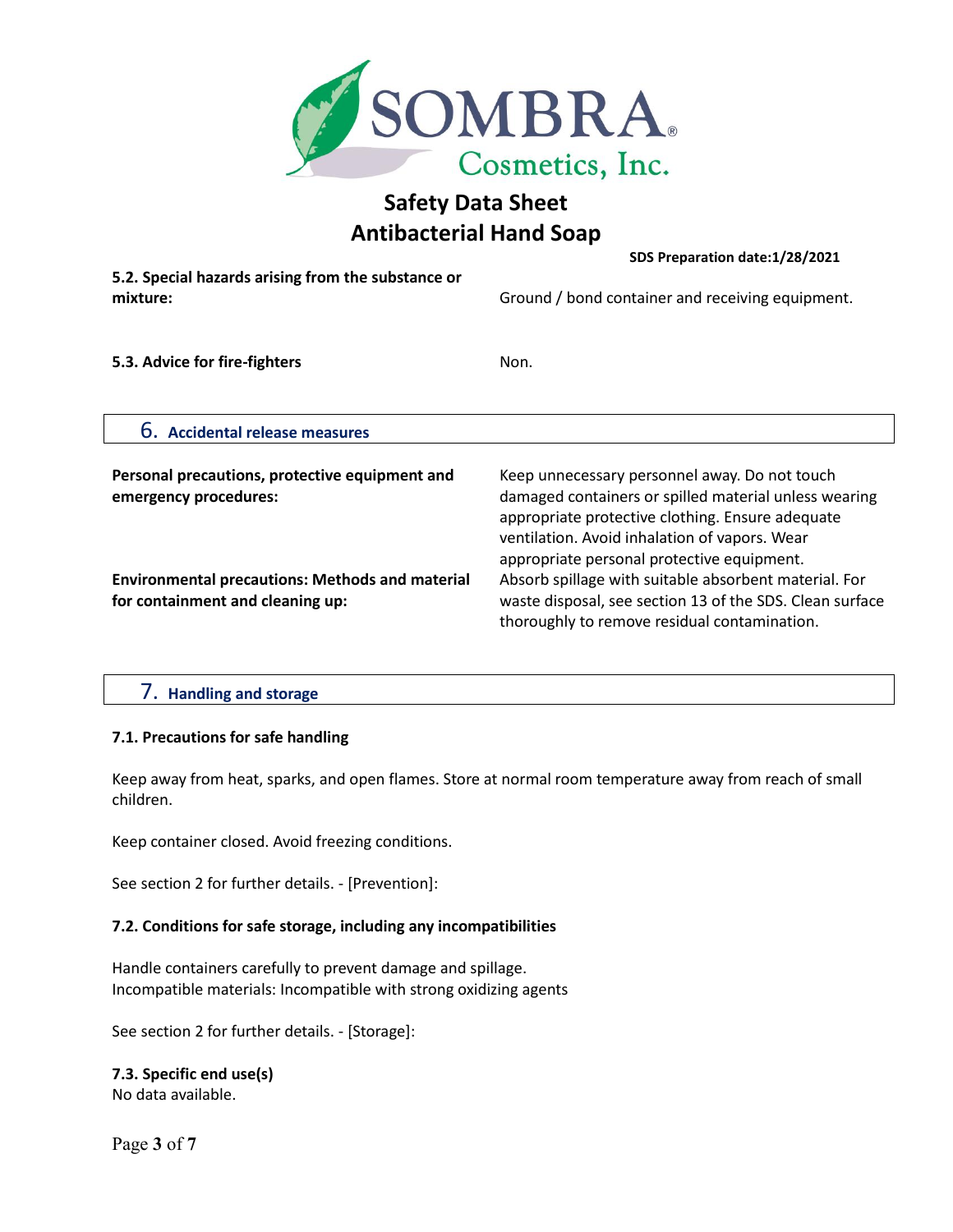

**SDS Preparation date:1/28/2021**

| 8. Exposure controls and personal protection |                                                                                                                                  |
|----------------------------------------------|----------------------------------------------------------------------------------------------------------------------------------|
|                                              |                                                                                                                                  |
| 8.1. Control parameters                      |                                                                                                                                  |
|                                              | <b>Exposure</b>                                                                                                                  |
| <b>Control parameters Exposure controls</b>  | No exposure standards allocated.                                                                                                 |
| <b>Engineering Controls:</b>                 | Use process enclosures, local exhaust ventilation, or other<br>engineering controls to keep airborne levels below                |
|                                              | recommended exposure limits. If user operations generate dust,                                                                   |
|                                              | fume or mist, use ventilation to keep exposure to airborne                                                                       |
|                                              | contaminants below the exposure limit                                                                                            |
| 8.2. Exposure controls                       |                                                                                                                                  |
| <b>Personal Protective Equipment:</b>        | Face shield. Full suit. Vapor respirator. Be sure to use an                                                                      |
|                                              | approved/certified respirator or equivalent. Gloves. Boots.                                                                      |
| <b>Eye/face Protection:</b>                  | Safety glasses with side shields are recommended. Face shields                                                                   |
|                                              | or goggles may be required if splash potential exists or if                                                                      |
|                                              | corrosive materials are present. Approved eye protection (e.g.,                                                                  |
|                                              | bearing the ANSI Z87 or CSA stamp) is preferred. Maintain                                                                        |
|                                              | eyewash facilities in the work area.                                                                                             |
| <b>Skin Protection</b>                       | Chemically compatible gloves. For handling solutions, ensure                                                                     |
|                                              | that the glove material is protective against the solvent being                                                                  |
|                                              | used. Use handling practices that minimize direct hand contact.                                                                  |
|                                              | Employees who are sensitive to natural rubber (latex) should use                                                                 |
|                                              | nitrile or other synthetic nonlatex gloves. Use of powdered latex                                                                |
|                                              | gloves should be avoided due to the risk of latex allergy. To<br>reduce the risk of contamination of skin and surfaces, wear two |
|                                              | pairs of gloves. Remove the outer gloves after handling and                                                                      |
|                                              | cleanup of the material and remove the inner gloves only after                                                                   |
|                                              | removing other personal protective equipment.                                                                                    |
| <b>Body Protection:</b>                      | For handling of laboratory scale quantities, a disposable lab coat                                                               |
|                                              | or isolation gown over street clothes is recommended. Where                                                                      |
|                                              | significant quantities are handled, work clothing and booties                                                                    |
|                                              | may be necessary to prevent take-home contamination                                                                              |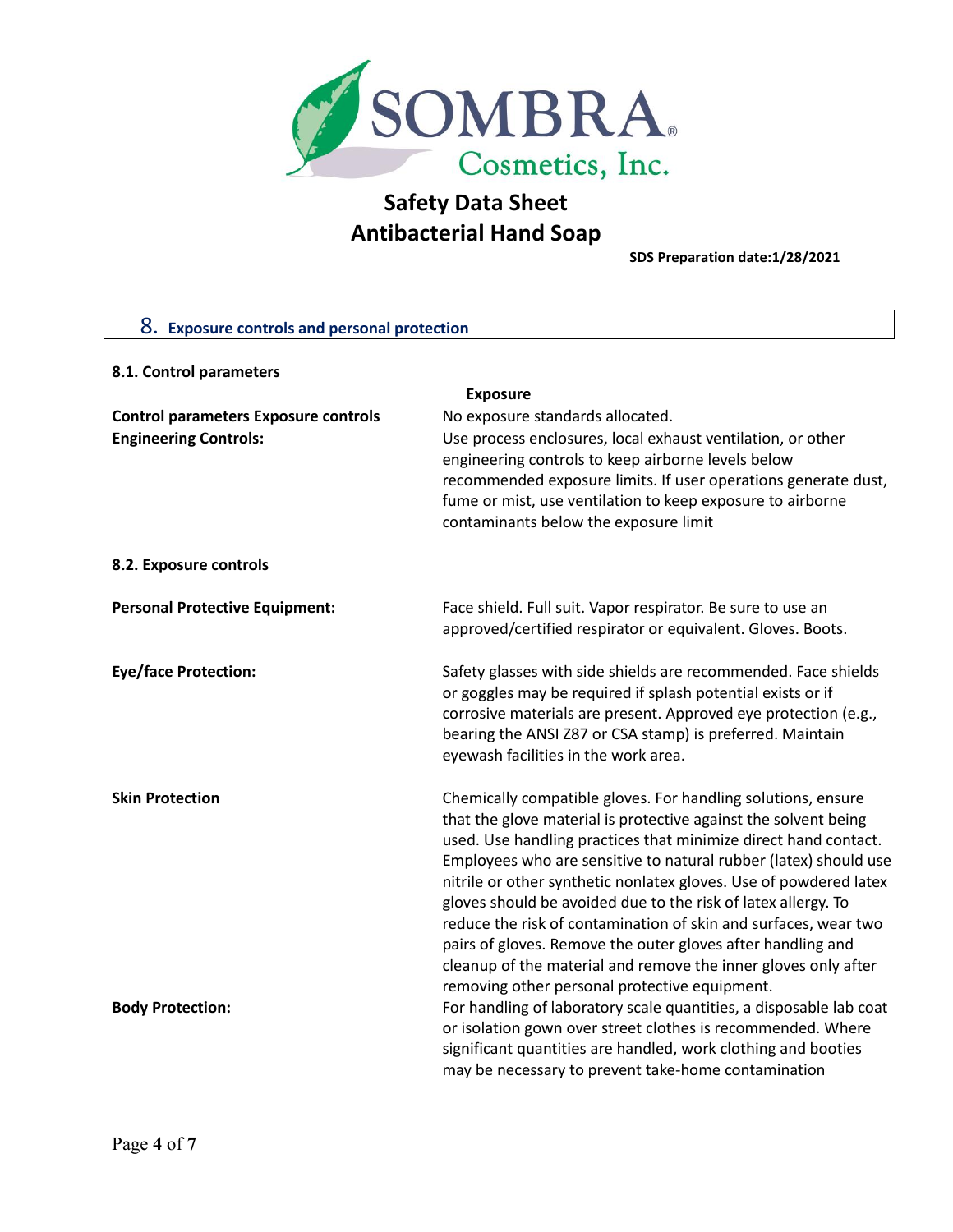

**SDS Preparation date:1/28/2021**

**Other Work Practices** Eye bath and safety showers. Use good personal hygiene practices. Wash hands before eating, drinking, smoking or using toilet. Promptly remove soiled clothing and wash thoroughly before reuse.

See section 2 for further details. - [Prevention]:

## 9. **Physical and chemical properties**

| Appearance                        | Clear to misty light yellow Gel     |
|-----------------------------------|-------------------------------------|
| Odor                              | Lemoni                              |
| <b>Odor threshold</b>             | Not measured                        |
| рH                                | $3.50 - 5.50$                       |
| Melting point / freezing point    | Not measured                        |
| Initial boiling point and boiling | Not Measured                        |
| range                             |                                     |
| <b>Flash Point</b>                | Not Measured                        |
| Evaporation rate (Ether = $1$ )   | N/A                                 |
| Upper/lower flammability or       | Lower Explosive Limit: Not Measured |
| explosive limit                   | Upper Explosive Limit: Not Measured |
| <b>Specific Gravity</b>           | $0.80 - 1.00$                       |
| <b>Solubility in Water</b>        | <b>Completely Soluble</b>           |
| <b>Viscosity</b>                  | 2000 - 6000 cP                      |
|                                   |                                     |

# 10. **Stability and reactivity**

**10.1. Reactivity**

Hazardous Polymerization will not occur. **10.2. Chemical stability**  Stable under normal circumstances. **10.3. Conditions to avoid** Non known **10.4. Incompatible materials** Incompatible with strong oxidizing agents **10.5. Hazardous decomposition products** NOx, Cl-. Irritating and/or toxic fumes or gases. Emits toxic fumes under fire conditions

| 11.<br><b>Toxicological information</b> |
|-----------------------------------------|
|-----------------------------------------|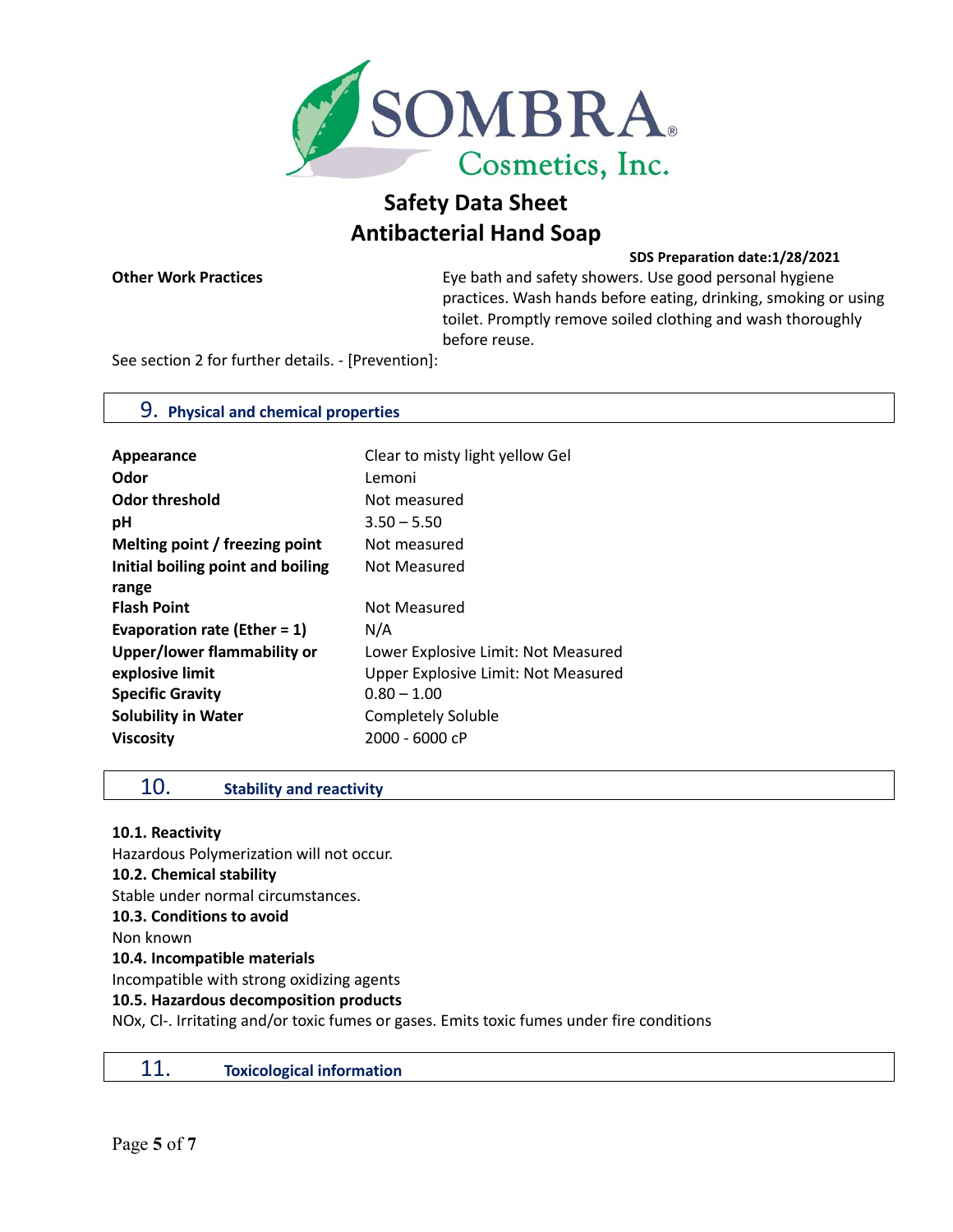

#### **SDS Preparation date:1/28/2021**

| Acute toxicity: (LD50/oral/rat): | 240 mg/kg [Rat].                                                |
|----------------------------------|-----------------------------------------------------------------|
| Inhalation:                      | May cause respiratory tract and mucous membrane irritation      |
|                                  | with sore throat, coughing, shortness of breath, and delayed    |
|                                  | lung edema. May cause chemical burns to the respiratory         |
|                                  | tract. High vapor concentrations may cause nervous system       |
|                                  | effects                                                         |
| Skin irritation / sensitization  | Non is expected                                                 |
| Reproductive toxicity:           | May affect material (mutagenic) and may cause adverse           |
|                                  | reproductive effects.                                           |
| Eye irritation                   | Causes eye irritation and eye burns. Keep out of eyes           |
| Germ cell mutagenicity:          | Mutagenic for mammalian somatic cells. [Benzalkonium            |
|                                  | chloride]. Mutagenic for bacteria and/or yeast.                 |
|                                  | [Benzalkonium chloride]. Mutagenic for mammalian somatic        |
|                                  | cells. [Ethyl alcohol 200 Proof]. Mutagenic for bacteria and/or |
|                                  | yeast. [Ethyl alcohol 200 Proof].                               |
| Carcinogenicity:                 | Classified PROVEN by State of California Proposition 65 [Ethyl  |
|                                  | alcohol 200 Proof]. Classified A4 (Not classifiable for human   |
|                                  | or animal.) by ACGIH [Ethyl alcohol 200 Proof]                  |

# 12. **Ecological information**

## **12.1. Ecotoxicity Data** Not available

## **Aquatic Ecotoxicity**

## **12.2. Persistence and degradability**

Possibly hazardous short term degradation products are not likely. However, long term degradation products may arise.

- **12.3. Bio accumulative potential:** Not Measured
- **12.4. Mobility in soil:** No data available.
- **12.6. Other adverse effects:** No data available

# **13. Disposal considerations**

## **13.1. Waste treatment methods**

Destroy by liquid incineration. Use absorbent material and deposit in toxic landfill in accordance with local, state, and federal regulations.